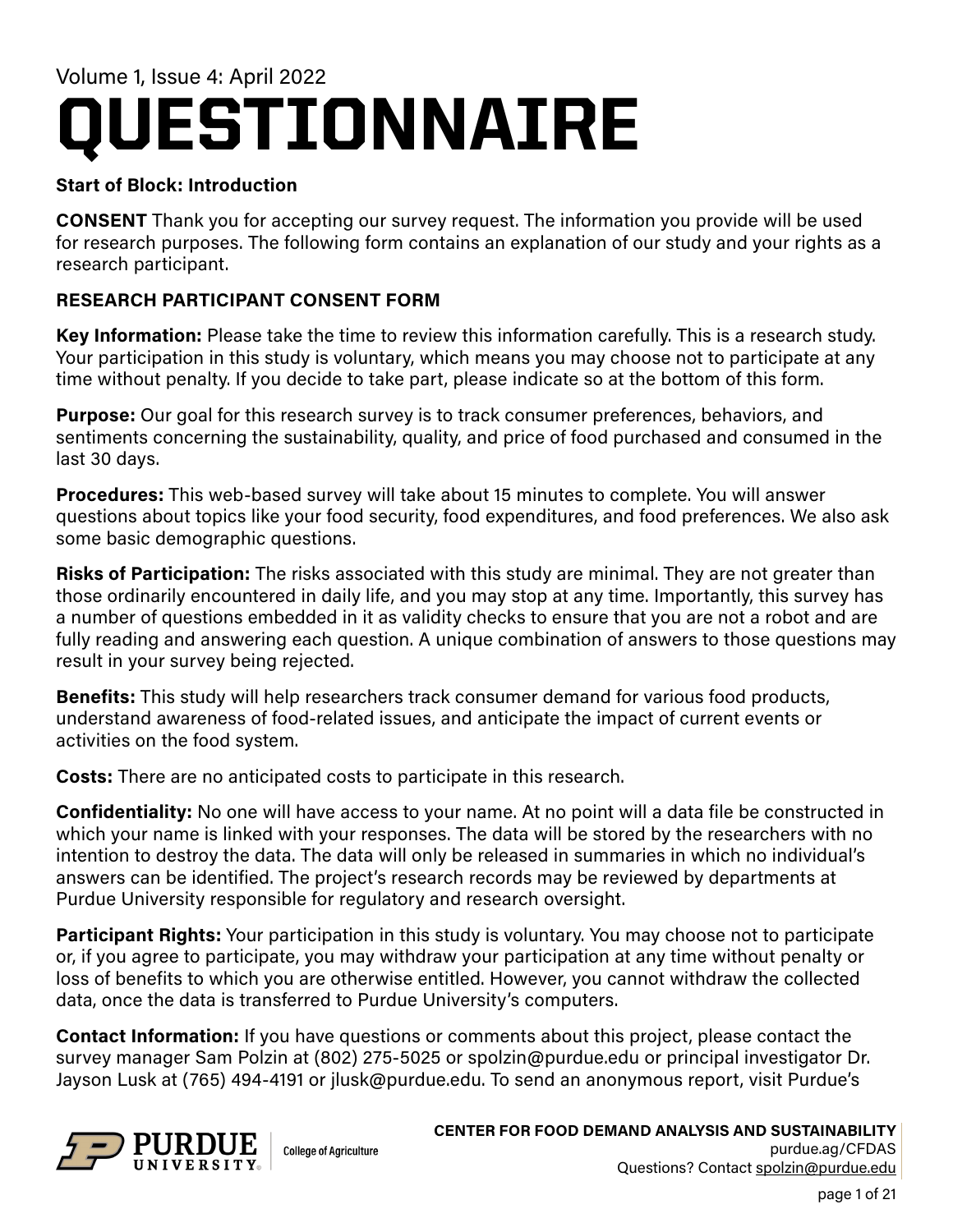Hotline at www.purdue.edu/hotline. If you have questions about your rights while taking part in the study or have concerns about the treatment of research participants, please call the Human Research Protection Program at (765) 494-5942, email irb@purdue.edu, or write to: Human Research Protection Program - Purdue University Ernest C. Young Hall, Room 1032, 155 S. Grant St., West Lafayette, IN 47907-2114.

**Documentation of Informed Consent:** I have read and fully understand the consent form. By clicking below, I am indicating that I freely and voluntarily agree to participate in this study and acknowledge that I am at least 18 years of age. It is recommended that you print a copy of this consent page for your records before you begin.

- o Yes, I want to participate in this study. (1)
- o No, I do not want to participate in this study. (2)

## **End of Block: Introduction**

## **Start of Block: Quotas**

**QUO1** What is your age?

- o 17 years or younger (1)
- o 18 24 years old (2)
- o 25 34 years old (3)
- o 35 44 years old (4)
- o 45 54 years old (5)
- o 55 64 years old (6)
- o 65 74 years old (7)
- o 75 years or older (8)

**QUO2** Do you describe yourself as male, female, or transgender?

- o Male (1)
- o Female (2)
- o Transgender (3)
- o None of these (4)

# **QUO3** What is your race? (select all that apply)

White (1)

Black or African American (2)

American Indian or Alaska Native (3)

Asian Indian (4)

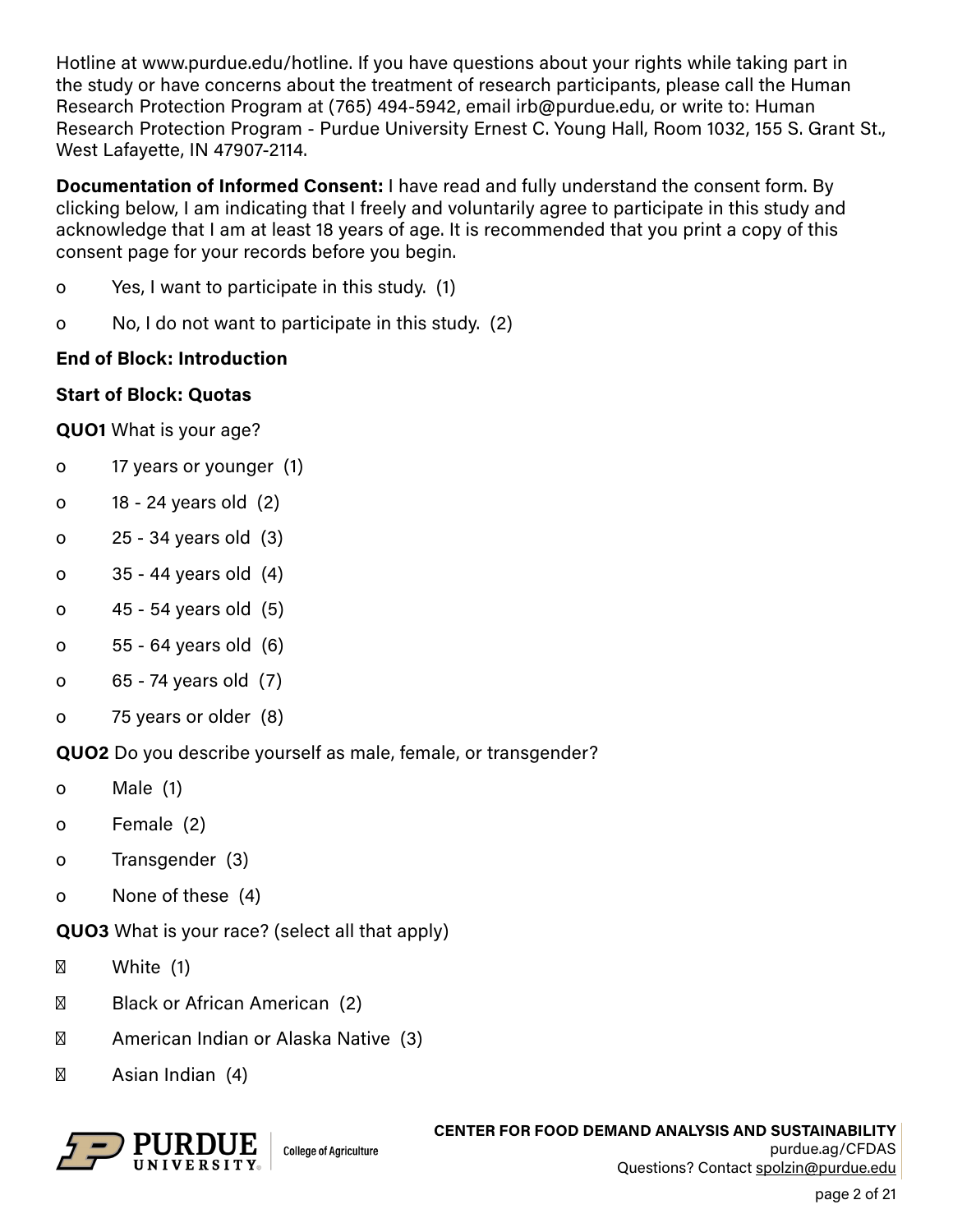|                                                             | Chinese (5)                                        |
|-------------------------------------------------------------|----------------------------------------------------|
|                                                             | Filipino (6)                                       |
|                                                             | Japanese (7)                                       |
|                                                             | Korean (8)                                         |
|                                                             | Vietnamese (9)                                     |
|                                                             | Other Asian (10)                                   |
|                                                             | Native Hawaiian (11)                               |
|                                                             | Guamanian or Chamorro (12)                         |
|                                                             | Samoan (13)                                        |
|                                                             | Other Pacific Islander (14)                        |
|                                                             | Some other race (15)                               |
| <b>QUO4</b> Are you of Hispanic, Latino, or Spanish origin? |                                                    |
| o                                                           | No, not of Hispanic, Latino, or Spanish origin (1) |
| O                                                           | Yes, Mexican, Mexican American, Chicano (2)        |
|                                                             |                                                    |

- o Yes, Puerto Rican (3)
- o Yes, Cuban (4)
- o Yes, another Hispanic, Latino, or Spanish origin (5)
- **QUO5** In 2021, what was your total household income before taxes?
- o Less than \$15,000 (1)
- o \$15,000 \$24,999 (2)
- o \$25,000 \$34,999 (3)
- o \$35,000 \$49,999 (4)
- o \$50,000 \$74,999 (5)
- o \$75,000 \$99,999 (6)
- o \$100,000 \$149,999 (7)
- o \$150,000 \$199,999 (8)
- o \$200,000 or more (9)

**QUO6** In which region do you live?

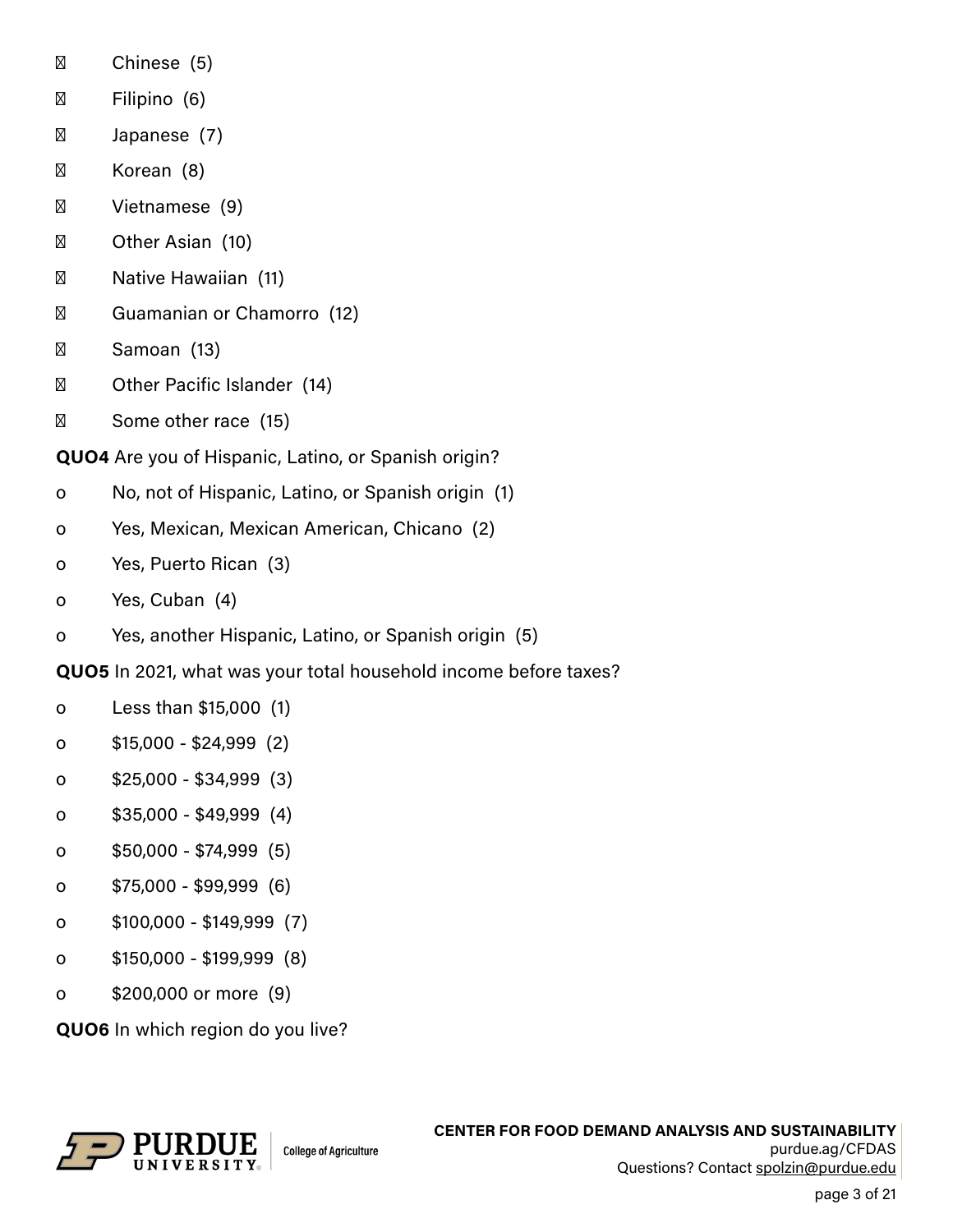

UNITED STATES CENSUS REGIONS

- o Northeast (1)
- o Midwest (2)
- o South (3)
- o West (4)
- o Outside the U.S. (5)

## **End of Block: Quotas**

## **Start of Block: Sustainability**

**SUS1** Reflect on your own diet and your experience purchasing food in recent weeks. Think about the food you plan to buy over the next few weeks. Do you expect to make any changes? Please tell us which of the following statements apply to you and your food.

Buy mostly whole fruits, vegetables, grains, nuts, and beans (1)

Avoid most highly processed foods that have empty calories (2)

Buy a diversity of foods with many different fats, proteins, vitamins, etc. (3)

Avoid buying too much food and creating food waste (4)

Buy foods with lower land, water, and greenhouse gas footprints (5)

Avoid highly packaged foods and single-use plastics (6)

Buy food that is produced humanely for both animals and workers (7)

Avoid food businesses that are unfair or exploitative in their practices (9)

Buy food that fits my cultural or customary diet (12)



**CENTER FOR FOOD DEMAND ANALYSIS AND SUSTAINABILITY** purdue.ag/CFDAS Questions? Contact spolzin@purdue.edu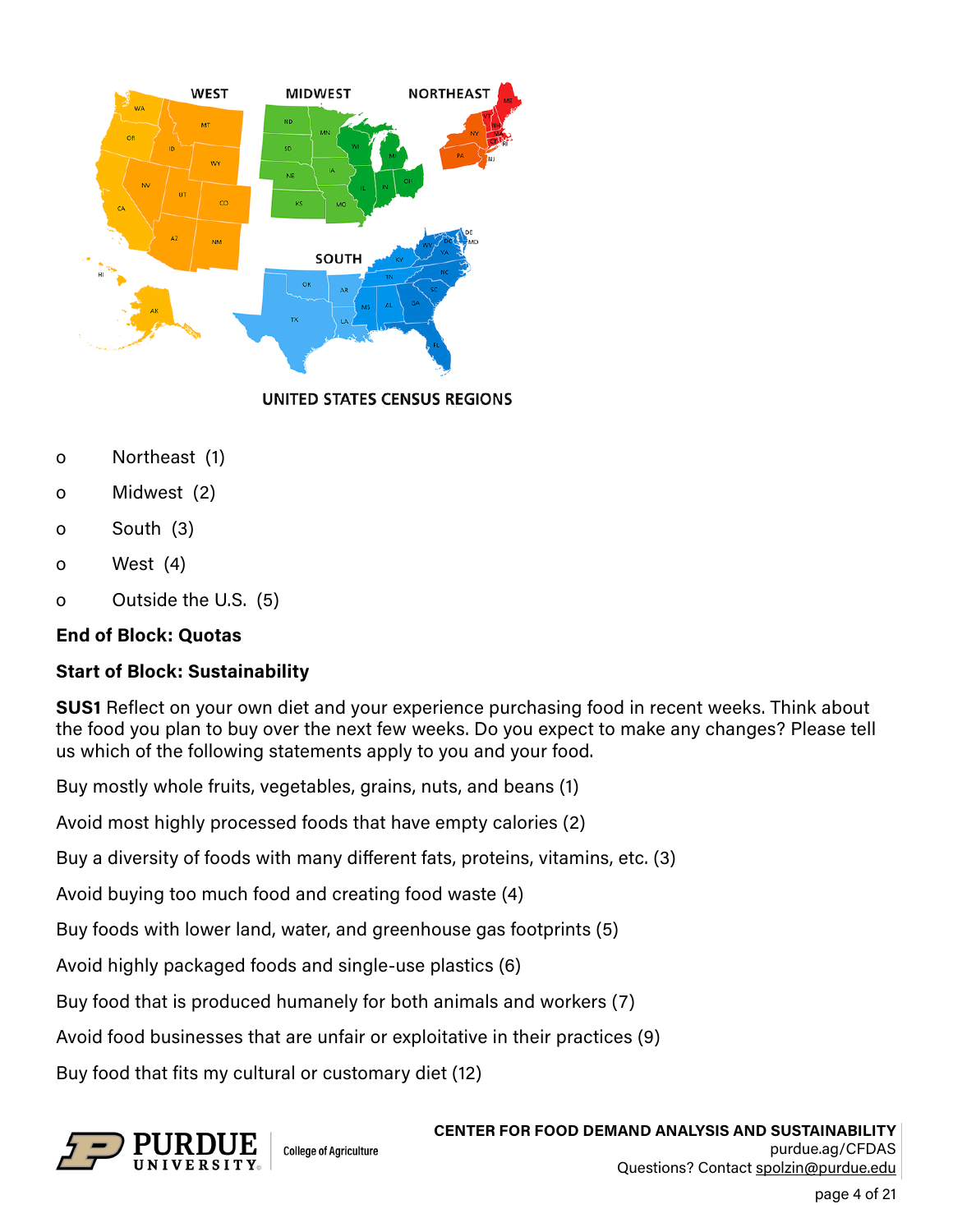Buy food that is affordable and fits my budget (13) Buy food from stores and restaurants where I have lots of options (14) Buy food whenever and wherever I want it (15) Buy enough food to last so that I don't go hungry (16) Avoid low quality foods that are not desirable or nourishing (17) Buy food that is safe and free of dangerous chemicals or bacteria (18) Buy tasty food that is pleasing and satisfying to me (19) Buy visually appealing food that looks good to me (20) Buy food that makes me feel good, physically and mentally (21)

- o No, and I don't expect to in the next 6 months (0)
- o No, but I want to start in the next 6 months (1)
- o I want to and I plan to start in the next month (2)
- o Yes, but I only started within the last 6 months (3)
- o Yes, and I have for more than 6 months (4)

## **End of Block: Sustainability**

#### **Start of Block: Values**

**VAL1** How important are the following attributes when purchasing food? Based on a total of 100 points, please rank the importance of these attributes to you, allocating the most points to the category you consider the most important. NOTE: You must allocate exactly 100 points to proceed.

| <b>Nutrition</b><br>(amount and type of fat, protein, vitamins, etc. are healthy and nourishing): ________ (1)      |
|---------------------------------------------------------------------------------------------------------------------|
| Environmental impact<br>(production and consumption improve rather than damage environment) : ________ (2)          |
| Social responsibility<br>(farmers, processors, retailers, workers, animals and consumers all benefit) : _______ (3) |
| Affordability<br>(food prices are reasonable, fit within your budget, and allow you lots of choices) : _______ (4)  |
| Availability<br>(enough safe and desirable food is easy to find and physically accessible) : _______ (5)            |
| Taste<br>(flavor and texture in your mouth are pleasing and high quality) : $\frac{1}{1}$ (6)                       |
| Total : _________                                                                                                   |

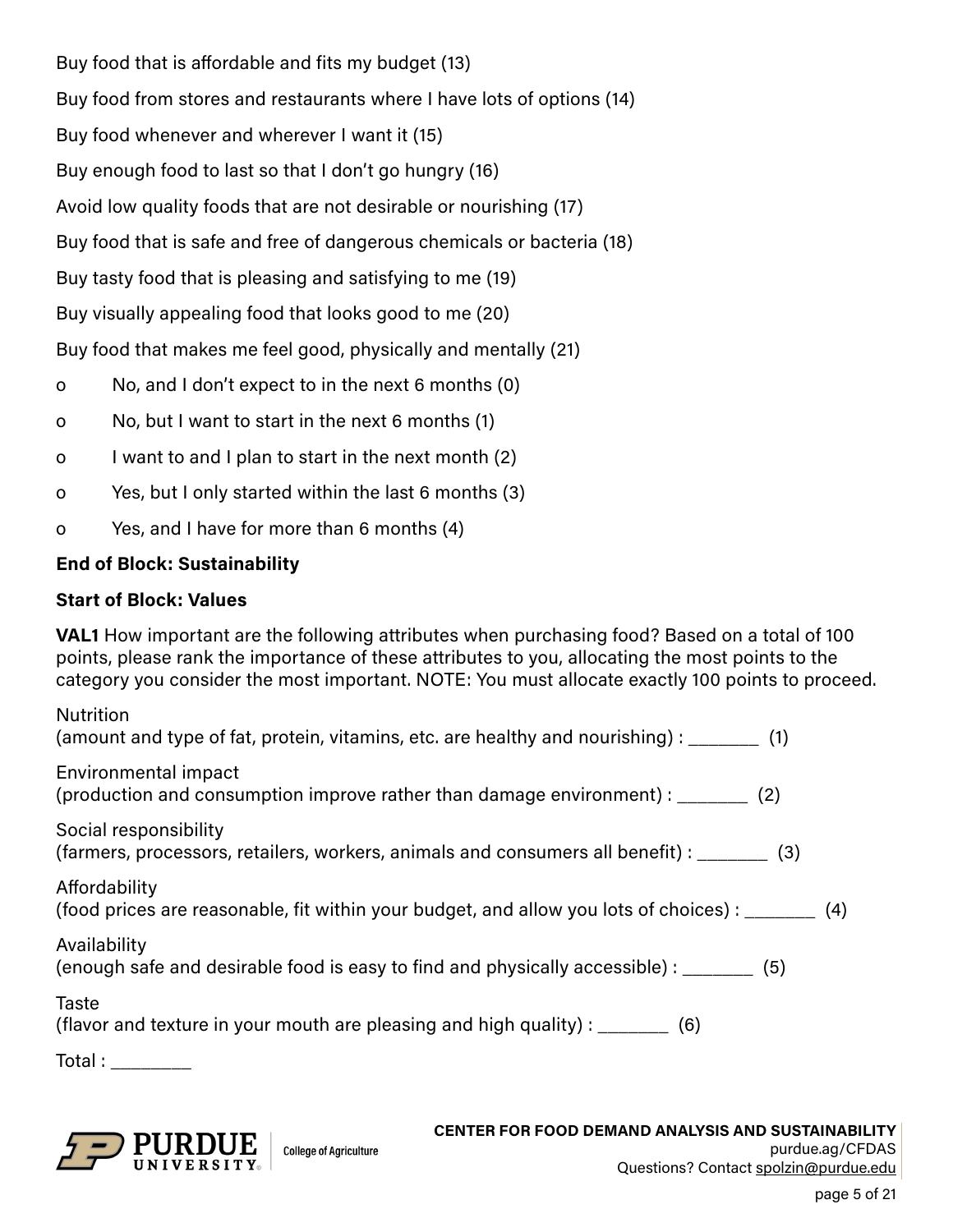#### **End of Block: Values**

## **Start of Block: Satisfaction**

**SAT1** Taking all things together, would you say you are…

- o Very happy (1)
- o Rather happy (2)
- o Not very happy (3)
- o Not at all happy (4)

**SAT2** Now imagine a ladder with steps numbered from 0 at the bottom to 10 at the top. The top of the ladder represents the best possible life for you and the bottom of the ladder represents the worst possible life for you.

On which step of the ladder would you say you personally feel you stand at this time?

- o 10 (10)
- o 9 (9)
- o 8 (8)
- o 7 (7)
- o 6 (6)
- $0 \t 5 (5)$
- o  $4(4)$
- o 3 (3)
- o 2 $(2)$
- o  $1(1)$
- o 0 (0)

**SAT3** Taking all things in your diet together, and thinking about the food you bought and ate in the LAST 30 DAYS, would you say you are…

- o Very happy (1)
- o Rather happy (2)
- o Not very happy (3)
- o Not at all happy (4)

**SAT4** Now imagine a ladder with steps numbered from 0 at the bottom to 10 at the top. The top of the ladder represents the best possible diet for you and the bottom of the ladder represents the worst possible diet for you.

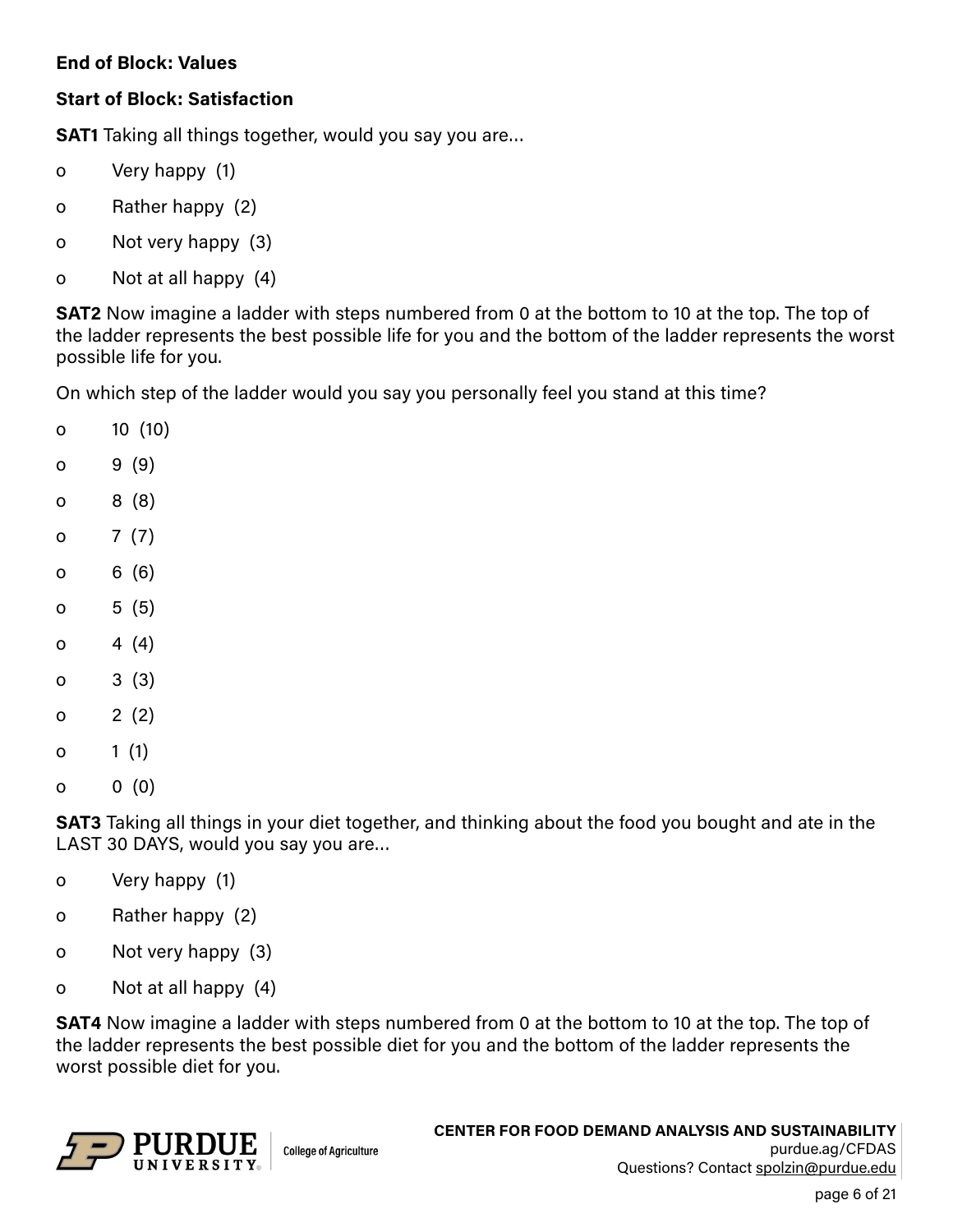Thinking about the food you bought and ate over the LAST 30 DAYS, on which step of the ladder would you say you personally feel you stand at this time?

- o 10 (10)
- o 9 (9)
- o 8 (8)
- o 7 $(7)$
- o 6 (6)
- $0 \t 5 (5)$
- o  $4(4)$
- o 3 (3)
- $0 \t2 (2)$
- o  $1(1)$
- o 0 (0)

**SAT5** We appreciate your participation in this survey. Ensuring that we have quality data is important to us. Please select 3 to show that you are reading each question.

- o  $1(1)$
- $0 \t2 (2)$
- o 3 (3)
- o  $4(4)$

#### **End of Block: Satisfaction**

#### **Start of Block: Security**

**SEC0** These next questions are about the food eaten in your household in the LAST 30 DAYS and whether you were able to afford the food you need.

**SEC1** "The food that (I/we) bought just didn't last, and (I/we) didn't have money to get more." Was this statement often, sometimes, or never true for your household in the LAST 30 DAYS?

- o Often true (1)
- o Sometimes true (2)
- o Never true (3)
- o Don't know (4)

**SEC2** "(I/we) couldn't afford to eat balanced meals." Was this statement often, sometimes, or never true for your household in the LAST 30 DAYS?

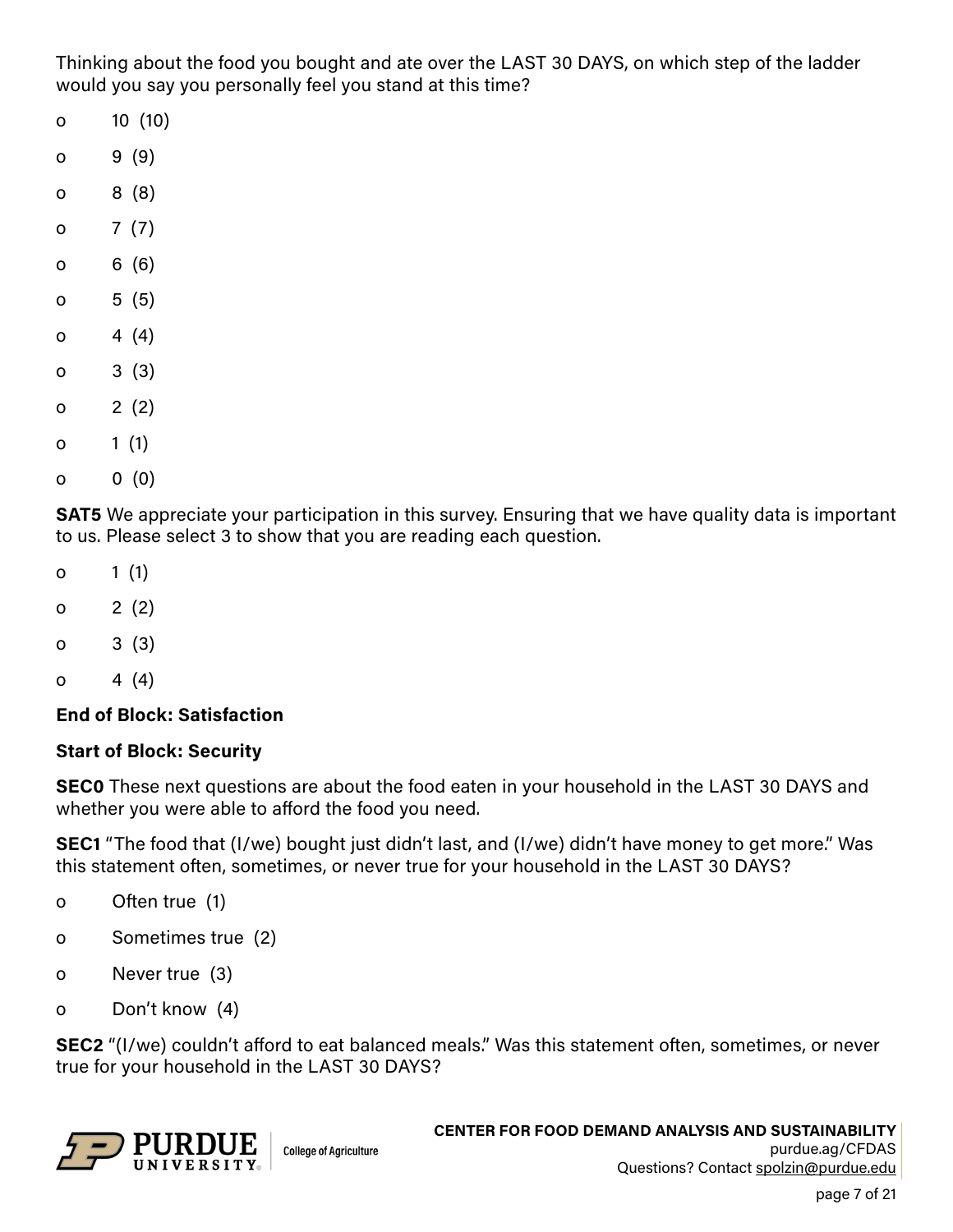- o Often true (1)
- o Sometimes true (2)
- o Never true (3)
- o Don't know (4)

**SEC3** In the LAST 30 DAYS did you or other adults in your household ever cut the size of your meals or skip meals because there wasn't enough money for food?

- o Yes (1)
- o No (2)
- o Don't know (3)

#### *Display This Question: If SEC3 = 1*

**SEC4** In the LAST 30 DAYS, how many days did you or other adults in your household cut the size of your meals or skip meals because there wasn't enough money for food?

▼ 1 (1) ... Don't know (31)

**SEC5** In the LAST 30 DAYS, did you ever eat less than you felt you should because there wasn't enough money for food?

- o Yes (1)
- o No (2)
- o Don't know (3)

**SEC6** In the LAST 30 DAYS, were you ever hungry but didn't eat because there wasn't enough money for food?

- o Yes (1)
- o No (2)
- o Don't know (3)

**SEC7** In the LAST 30 DAYS, did you or anyone in your household get free groceries from a food pantry, food bank, church, or other place that provides free food?

- o Yes (1)
- o No (2)

**SEC8** Do you or does anyone in your household CURRENTLY receive benefits from the Supplemental Nutrition Assistance Program (SNAP) or the Food Stamp Program?

- o Yes (1)
- o No (2)

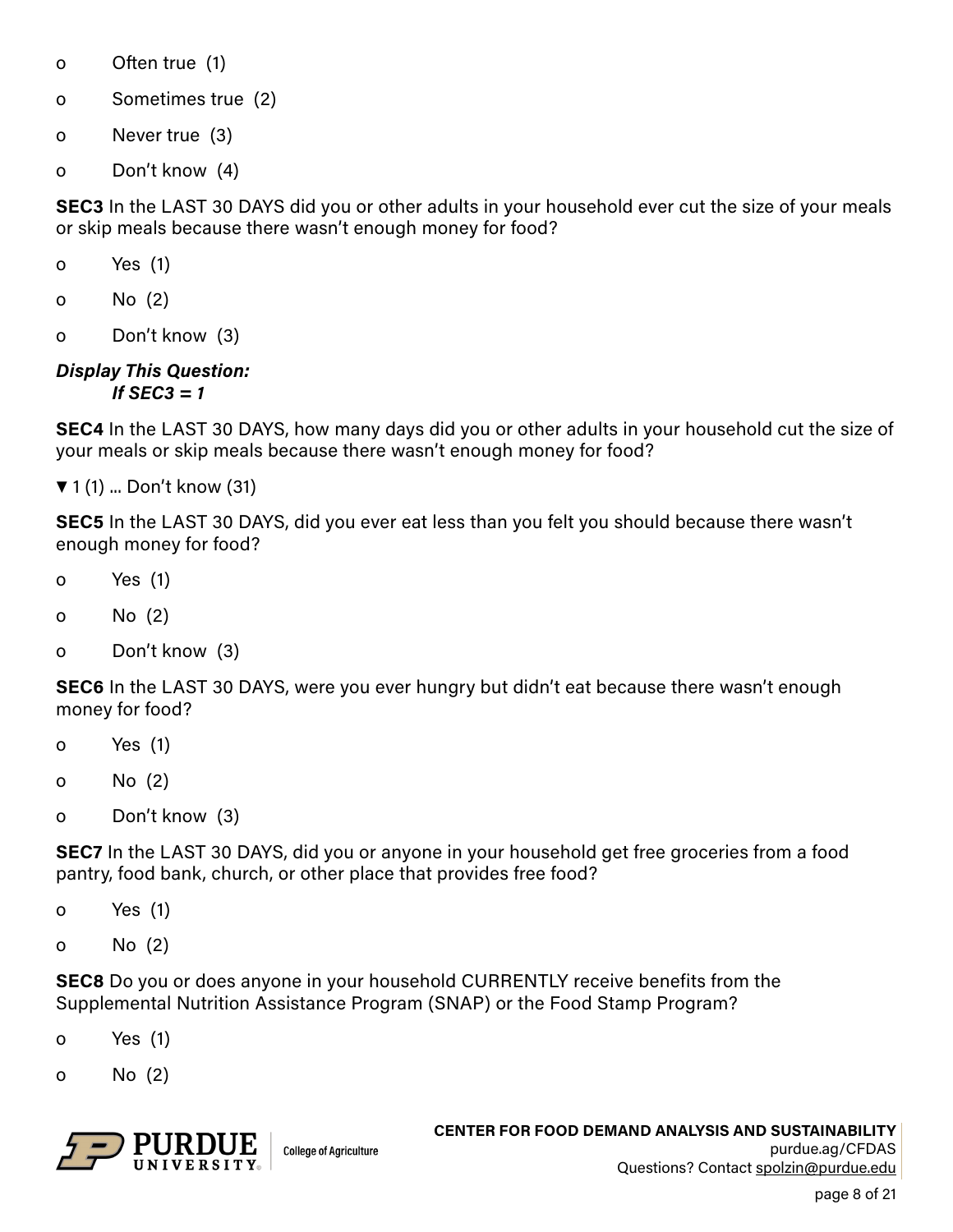#### *Display This Question: If SEC8 = 1*

**SEC9** How many months have you or anyone in your household been receiving benefits from the Supplemental Nutrition Assistance Program (SNAP) or the Food Stamp Program?

▼ 1 or less (1) ... 24 or more (24)

#### *Display This Question: If SEC8 = 2*

**SEC10** Have you or anyone in your household EVER received benefits from the Supplemental Nutrition Assistance Program (SNAP) or the Food Stamp Program?

- o Yes (1)
- o No (2)

## **End of Block: Security**

## **Start of Block: Spending**

**SPN1** Now we are going to ask about expenses for food your household has purchased in the LAST 30 DAYS. Think carefully about where you have shopped and what you have eaten recently.

**SPN1** How much of the shopping for food do you do for your household?

- o 100% (1)
- o 75% (2)
- o 50% (3)
- o 25% (4)
- o None (5)

**SPN2** What has been your household's usual WEEKLY expense for food bought during grocery shopping?

▼ \$0 (1) ... \$400 or more (81)

**SPN3** Where did your household last purchase or pick up groceries?

- o Superstore (1)
- o Grocery store (2)
- o Convenience store (3)
- o Farmers market (4)
- o Food bank or pantry (5)
- o Specialty or natural foods store (6)

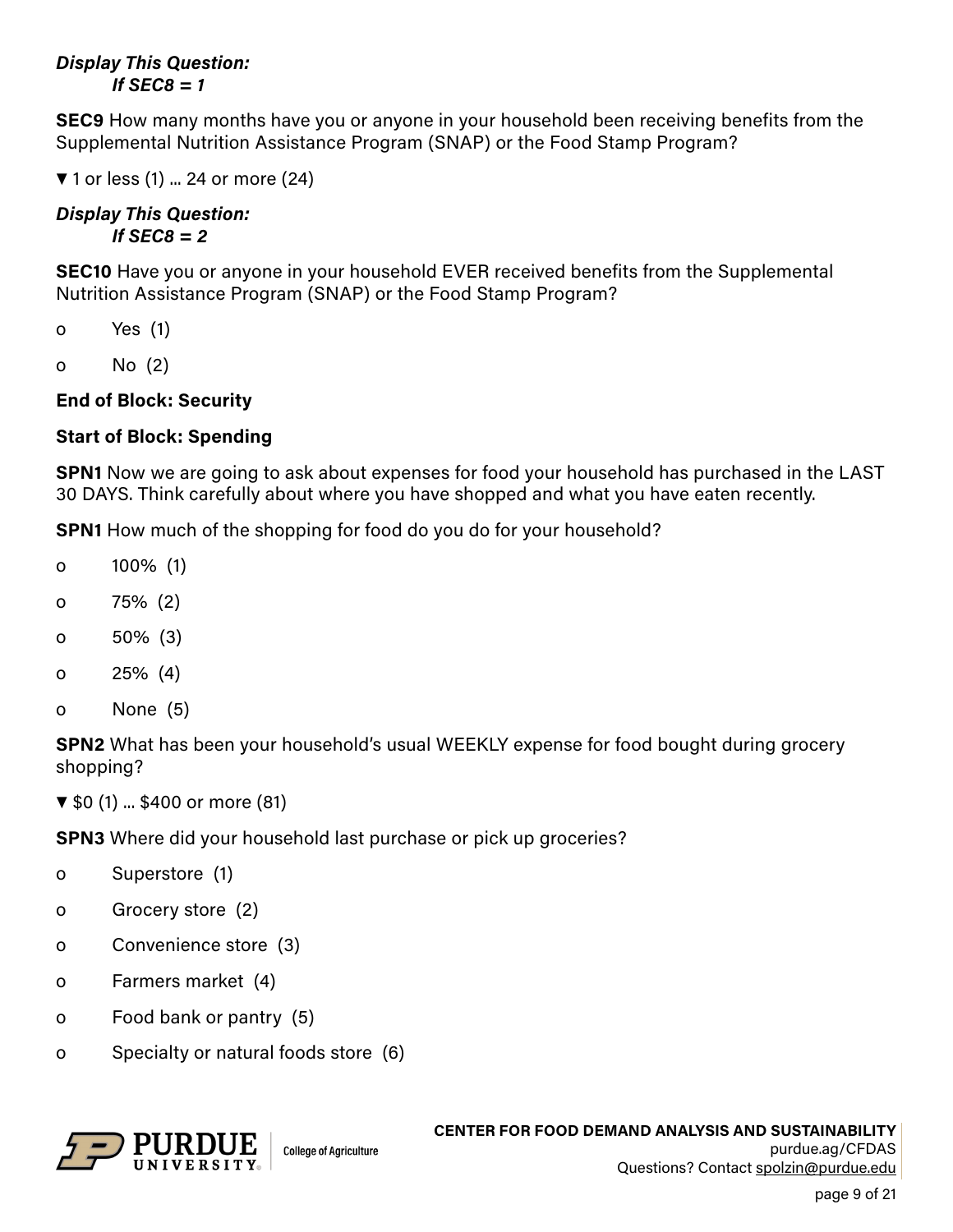o Other (specify) (7)

**SPN4** Were your last groceries...

- o Selected and bought in-store (1)
- o Selected and bought online and delivered (2)
- o Selected and bought online and picked up (3)
- o Other (specify)  $(4)$

**SPN5** How long did you travel to purchase or pick up your last groceries?

▼ 5 minutes or less (1) ... 1 hour or more (12)

**SPN6** In the LAST 30 DAYS, how many times did you or someone in your household go to the store to purchase or pick up groceries?

▼ 1 (1) ... 10 or more (10)

**SPN7** What has been your household's usual WEEKLY expense for meals or snacks from restaurants, fast food places, cafeterias, carryout, or other such places?

▼ \$0 (1) ... \$400 or more (81)

#### *Display This Question: If SPN7 != 1*

**SPN8** What share of your spending on meals or snacks from restaurants, fast food places, cafeterias, etc. came from the following? Please divide 100 points between these options.

Restaurant (dine-in) : \_\_\_\_\_\_\_\_\_ (1)

- Restaurant (take-away) : \_\_\_\_\_\_\_ (2)
- Restaurant (delivery) : \_\_\_\_\_\_\_ (3)
- Fast food (dine-in) : \_\_\_\_\_\_\_ (4)

Fast food (take-away/drive-through) : \_\_\_\_\_\_\_ (5)

Fast food (delivery) :  $(6)$ 

Cafeteria : (7)

Other : \_\_\_\_\_\_\_\_\_\_ (8)

Total : \_\_\_\_\_\_\_\_

**SPN9** In the LAST 7 DAYS, how many meals did you eat away from home that were purchased from restaurants, fast food places, cafeterias, carryout, or other such places?

▼ 0 (1) ... 21 or more (22)

**SPN10** How many days until you or someone in your household receives your next paycheck from a

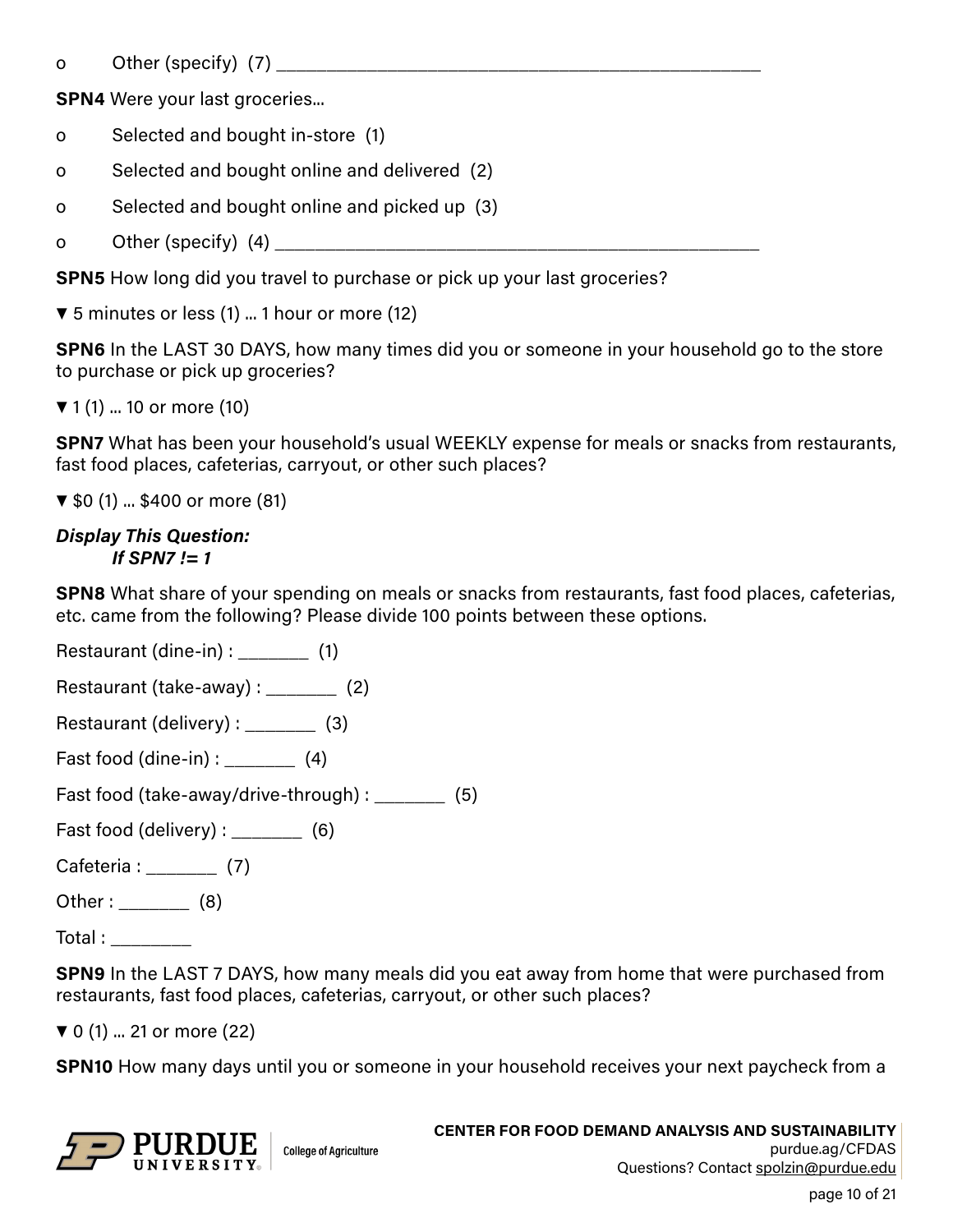job, benefit from the government, or any other source of income?

▼ 0 (1) ... Don't know (32)

**SPN11** Will your household have to wait until your next payment to buy groceries again?

- o Yes (1)
- o No (2)

**SPN12** Will your household have to wait until your next payment to eat out at a restaurant again?

- o Yes (1)
- o No (2)

**SPN13** Compared to last year at this time, are the prices you paid for food at the grocery store higher or lower?

▼ 10% lower or more (1) ... 10% higher or more (21)

**SPN14** Thinking ahead to next year at this time, do you expect the prices you pay for food at the grocery store to be higher or lower?

▼ 10% lower or more (1) ... 10% higher or more (21)

# *Display This Question: Randomly present to 50% of respondents*

**SPN15\_1** Imagine you have made a shopping list and are shopping for your typical basket of groceries. Generally, what brands of groceries are you most likely to buy when choosing the items on your list?

- o Brand name items that will cost \$100 (e.g., Coke, Campbell's, Kellogg's, Tyson, Smucker's) (1)
- o Generic/store brand items that will cost \$85 (e.g., Great Value, Private Selection, Kirkland) (2)

## *Display This Question:*

## *Randomly present to 50% of respondents*

**SPN15\_2** Imagine you have made a shopping list and are shopping for your typical basket of groceries. Generally, what brands of groceries are you most likely to buy when choosing the items on your list?

- o Brand name items that will cost \$100 (e.g., Coke, Campbell's, Kellogg's, Tyson, Smucker's) (1)
- o Generic/store brand items that will cost \$70 (e.g., Great Value, Private Selection, Kirkland) (2)

# **End of Block: Spending**

## **Start of Block: Behaviors**

**BEH1** Below are several statements about common shopping and eating habits. For each statement, please tell us how often that statement applied to you in the LAST 30 DAYS.

Chose organic foods over non-organic foods (1)



page 11 of 21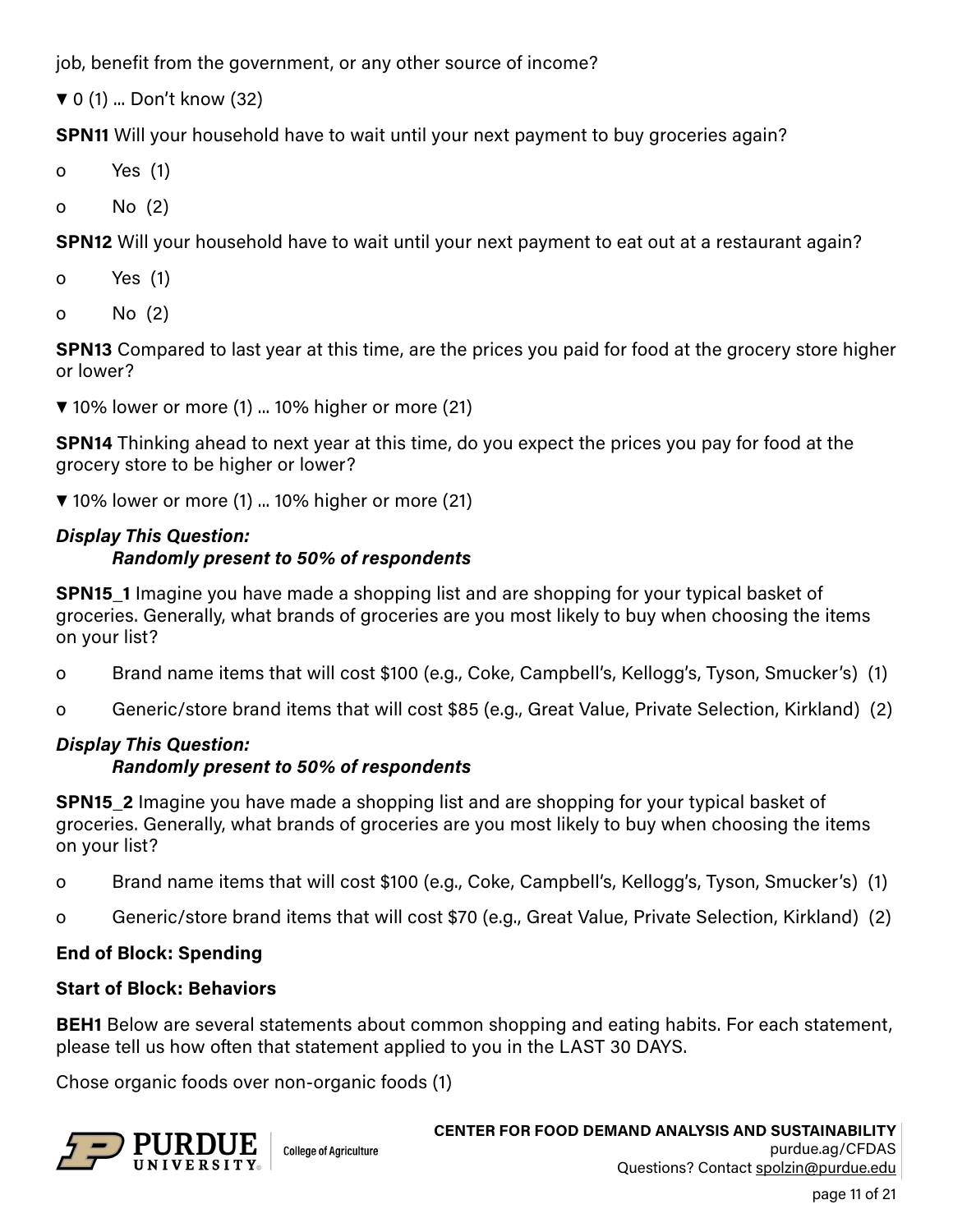Chose local foods over non-local foods (2) Chose cage-free eggs over conventional eggs (3) Chose wild-caught fish over farm-raised fish (4) Chose grass-fed beef over conventional beef (5) Chose plant-based proteins over animal proteins (6) Chose generic foods over brand foods (7) Checked for GMO ingredients (8) Checked for natural or clean labels (9) Checked the nutrition label before buying new foods (10) Checked where my food originated (11) Checked how my food was produced (12) Checked the use-by/sell-by date at the store (13) Checked for food recalls (14) Ate fruits or vegetables without washing them (15) Ate rare or undercooked meat (16) Ate raw dough or batter (17) Took steps to reduce food waste at home (18) Threw away food past the use-by date (19) Composted food scraps (20)

Recycled food packaging (21)

- o Never (1)
- o Rarely (2)
- o Sometimes (3)
- o Often (4)
- o Always (5)
- o Does not apply (6)

**BEH2** Are you a vegetarian or a vegan?

- o Yes (1)
- o No (2)

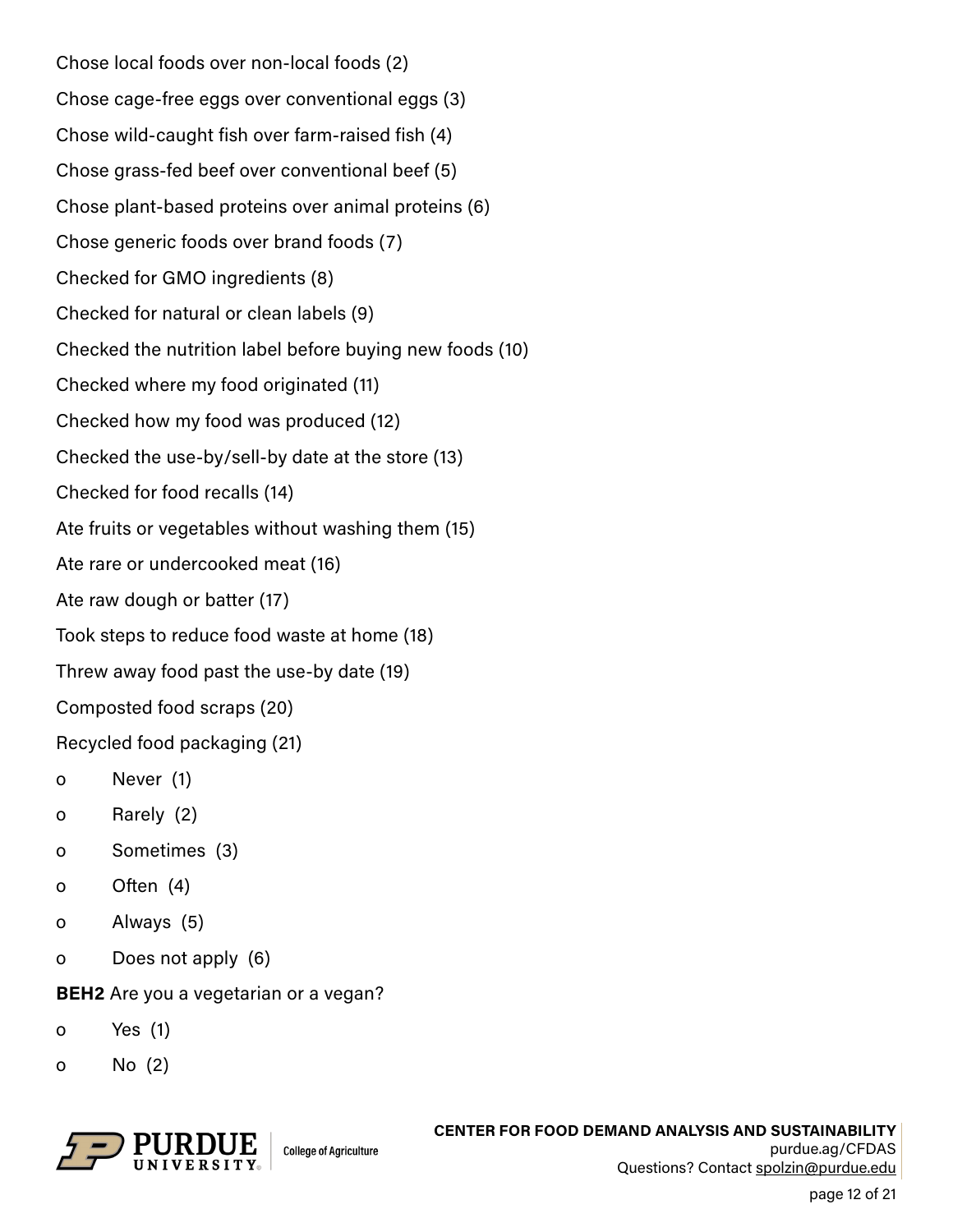**BEH3** Is another member of your household vegetarian or vegan?

- o Yes (1)
- o No (2)
- o Does not apply (3)

**BEH4** How often does your household eat home-cooked meals on a WEEKLY basis?

- o Less than 1 time (1)
- o 1 3 times (2)
- o 4 6 times (3)
- o 7 or more times (4)

## **End of Block: Behaviors**

## **Start of Block: Trends**

**TND1** In the LAST 30 DAYS, have you been unable to find a specific food product at the stores where you usually shop?

- o Yes (specify) (1)
- o No (2)

**TND2** In the LAST 30 DAYS, have you noticed any new food products on the shelves at the grocery store?

- o Yes (specify) (1) \_\_\_\_\_\_\_\_\_\_\_\_\_\_\_
- o No (2)

**TND3** In the LAST 30 DAYS, have you removed from your diet or tried to limit your intake of a specific food, drink, nutrient, ingredient, or brand?

- o Yes (specify) (1) \_\_\_\_\_\_\_\_\_\_\_\_\_\_\_\_
- o No (2)

**TND4** Have you heard of recent bird flu outbreaks on U.S. farms?

- o Yes (1)
- o No (2)

**TND5** Are you concerned about the impact of animal diseases like bird flu on the safety of your food?

- o Yes (1)
- o No (2)
- o I don't know (3)



**CENTER FOR FOOD DEMAND ANALYSIS AND SUSTAINABILITY** purdue.ag/CFDAS Questions? Contact spolzin@purdue.edu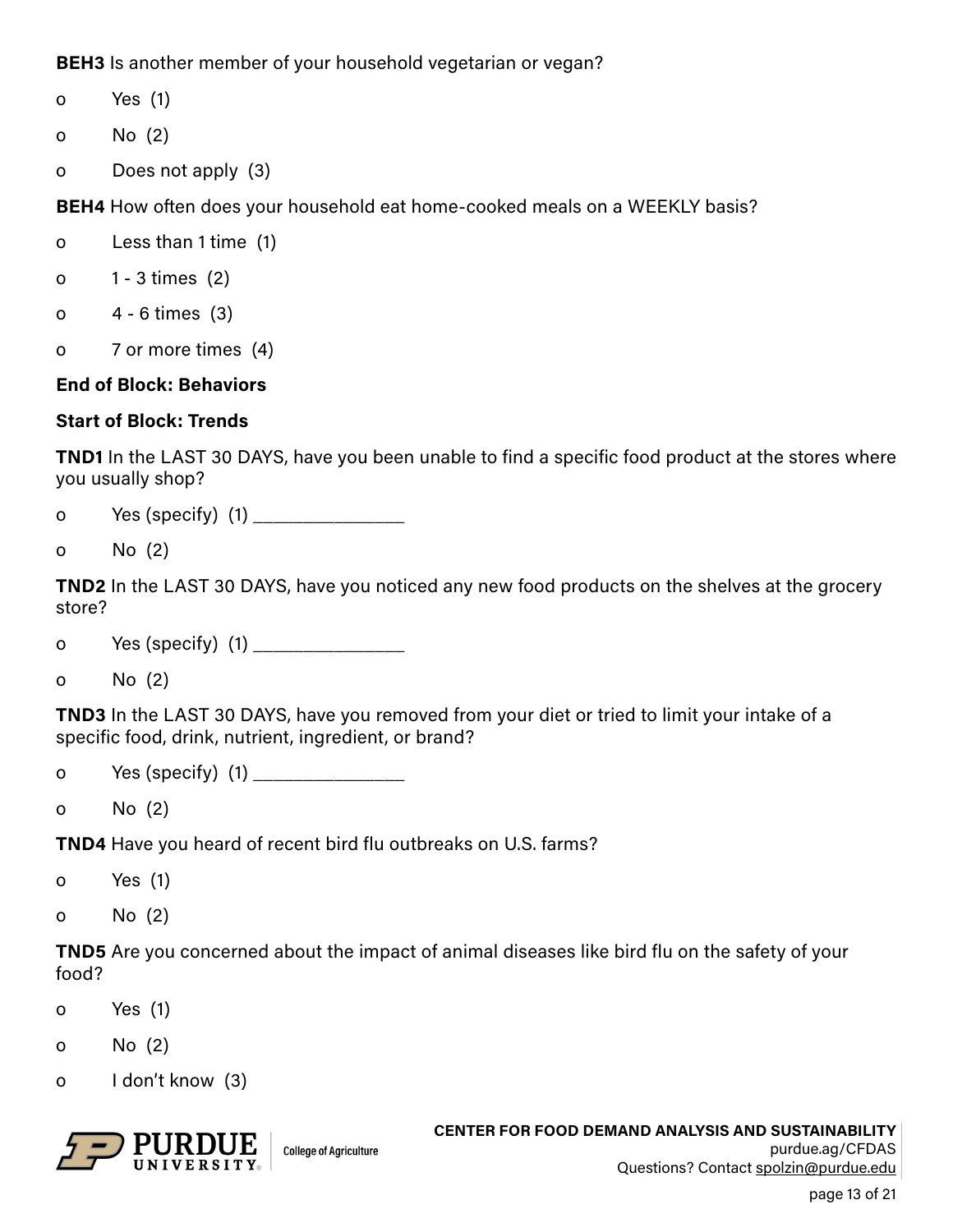**TND6** Are you concerned about the impact of animal diseases like bird flu on the price of your food?

- o Yes (1)
- o No (2)
- o I don't know (3)

# **End of Block: Trends**

# **Start of Block: Trust**

**TRU1** How much do you trust information about healthy and sustainable food from the following sources? Please select the 5 most trusted sources and 5 least trusted sources.

- 
- 
- 
- 
- 
- 
- 
- \_\_ Tyson Foods (8) \_\_ Tyson Foods (8)
- \_\_ McDonald's (9) \_\_ McDonald's (9)
- 
- 
- 
- 
- 
- \_\_ Joe Rogan (15) \_\_ Joe Rogan (15)
- 
- \_\_ Ohio State University (17) \_\_ Ohio State University (17)
- 
- \_\_ Friends (19) \_\_ Friends (19)
- 



- Food and Drug Administration (1) The Rood and Drug Administration (1)
- \_\_ Department of Agriculture (2) \_\_ Department of Agriculture (2)
- \_\_ Dietary Guidelines for Americans (3) \_\_ Dietary Guidelines for Americans (3)
- \_\_ American Medical Association (4) \_\_ American Medical Association (4)
- \_\_ American Farm Bureau Federation (5) \_\_ American Farm Bureau Federation (5)
- \_\_ Center for Science in the Public Interest (6) \_\_ Center for Science in the Public Interest (6)
- \_\_ Nestlé (7) \_\_ Nestlé (7)
	-
	-
- \_\_ Chipotle (10) \_\_ Chipotle (10)
- \_\_ New York Times (11) \_\_ New York Times (11)
- \_\_ Fox News (12) \_\_ Fox News (12)
- \_\_ CNN (13) \_\_ CNN (13)
- \_\_ NPR (14) \_\_ NPR (14)
	-
- \_\_ Harvard University (16) \_\_ Harvard University (16)
	-
- \_\_ Primary care physician (18) \_\_ Primary care physician (18)
	-
- \_\_ Family (20) \_\_ Family (20)



**CENTER FOR FOOD DEMAND ANALYSIS AND SUSTAINABILITY** purdue.ag/CFDAS Questions? Contact spolzin@purdue.edu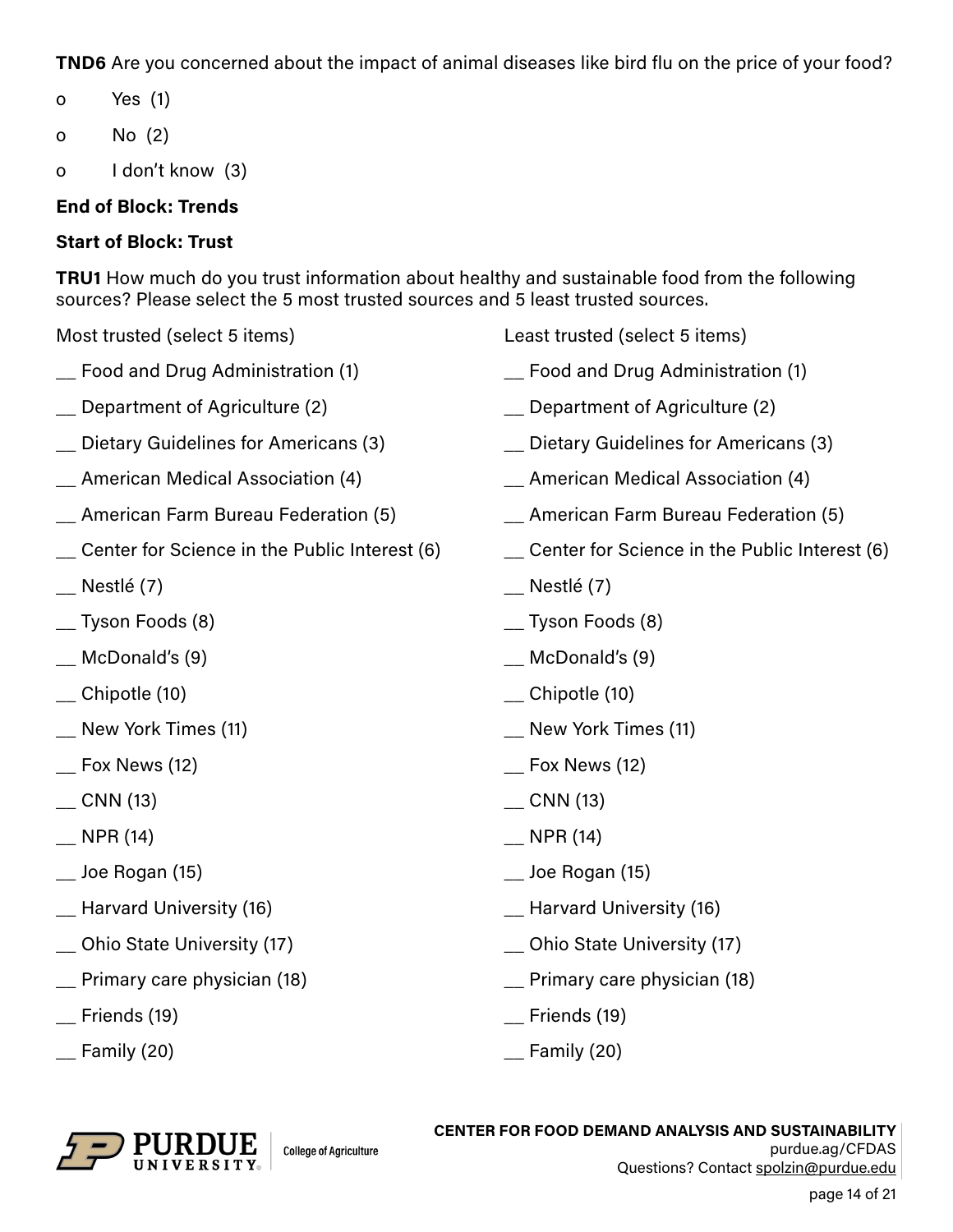**TRU2** Thinking about where you usually get your information on food and nutrition, how much do you trust these sources overall?

- o Do not trust at all (1)
- o Somewhat distrust (2)
- o Neither trust nor distrust (3)
- o Somewhat trust (4)
- o Completely trust (5)

## **End of Block: Trust**

## **Start of Block: Beliefs**

**BLF1** To what extent do you agree or disagree with the following statements?

Genetically modified food is safe to eat (1)

Organic food is more nutritious than non-organic food (2)

Local food is better for the environment (3)

Grass-fed beef tastes better than grain-fed beef (4)

Food with deoxyribonucleic acid is unsafe to eat (5)

Eating less meat is better for the environment (6)

Gluten-free food is healthier for you (7)

Agriculture is a significant contributor to climate change (8)

Plant-based milk is healthier than dairy milk (9)

Climate change will impact food prices (10)

- o Strongly disagree (1)
- o Somewhat disagree (2)
- o Neither agree nor disagree (3)
- o Somewhat agree (4)
- o Strongly agree (5)

## **End of Block: Beliefs**

## **Start of Block: Policy**

**POL1** Do you favor or oppose the following policies?

Agricultural Research Funding. Increase agricultural research funding to develop crops more resistant to heat, drought, and flooding through plant breeding and biotechnologies. (1)

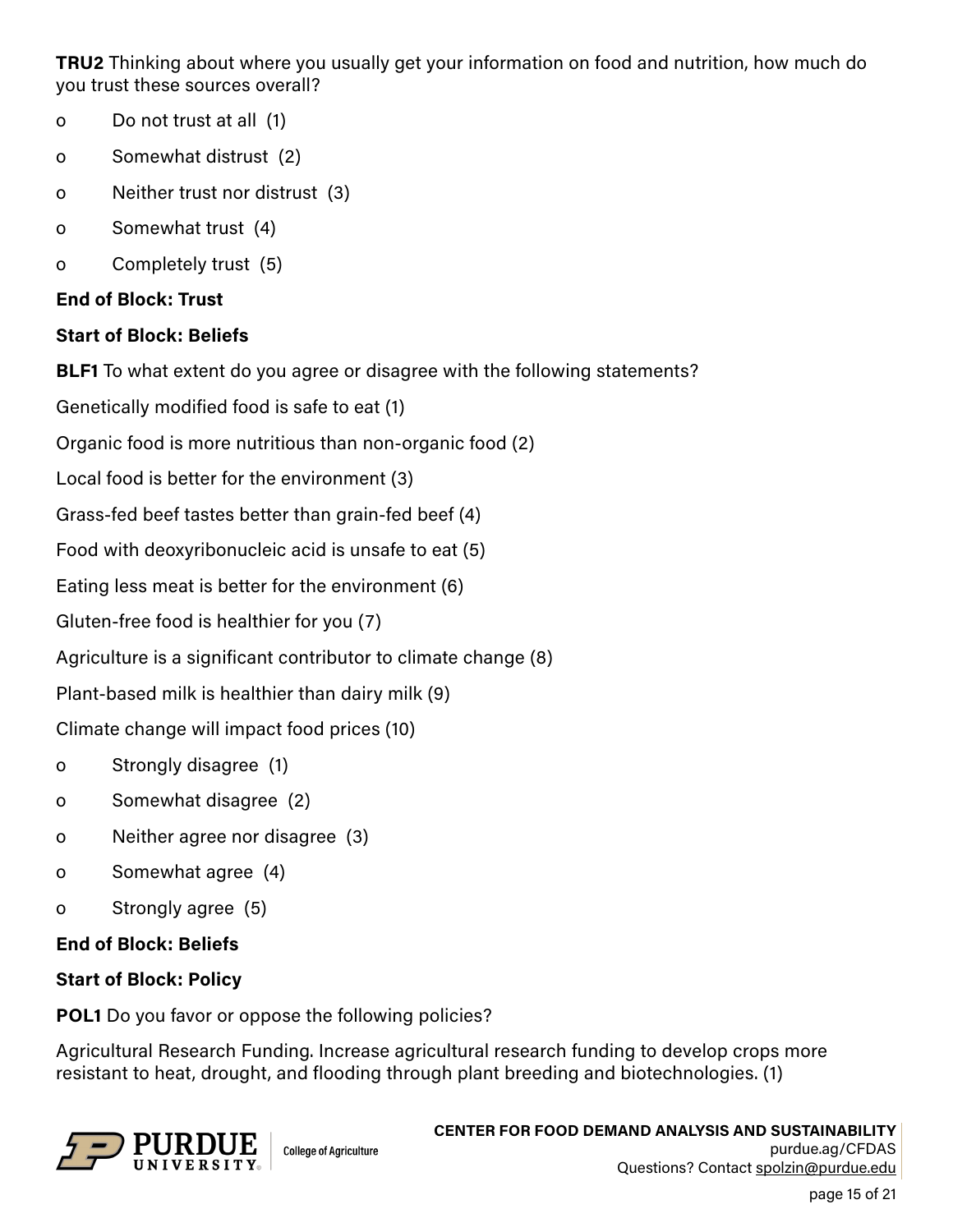Conservation Programs Funding. Increase conservation program funding to pay farmers and ranchers to adopt climate-smart practices and help improve environmental outcomes. (2)

Citizenship for Undocumented Farmworkers. Enable undocumented farmworkers and their immediate family members to obtain lawful immigration status and a pathway to citizenship. (3)

Carbon Emissions Tax. Impose a fee on all food producers according to the carbon footprint of their products unless they take clear action to reduce their greenhouse gas emissions. (4)

Expand Supplemental Nutrition Assistance Program. Permanently extend and expand pandemicrelated changes to SNAP that increase benefits and lower barriers to participation. (5)

Sweetened Beverages Tax. Increase the prices of drinks with added sugar by 25%. Examples of affected beverages include carbonated soft drinks (soda), sports drinks, and energy drinks. (6)

Child Advertising Ban. Prohibit marketing on TV, via online video streams, etc. of unhealthy food and beverage products such as junk foods and sodas to children. (7)

Regulate Environmental Claims. Impose new regulations on the environmental claims food companies can make about their products. Examples include claims about water, soil, and air pollution. (8)

Fast Food Zoning Laws. Implement zoning regulations to restrict the number of fast food outlets and drive-through facilities near schools, parks, hospitals, and other public areas. (9)

Regulate Confined Animal Feeding Operations. Place moratorium on new and expanding CAFOs, phase out the largest CAFOs, and pay farmers to transition out of operating CAFOs. (10)

Data Quality Check. Please select Favor to demonstrate that you are reading each question. Thank you again for helping us ensure that we are collecting quality data. (11)

## *Display This Question:*

#### *Randomly present to 50% of respondents*

Government Support for Farmers. Increase annual funding and technical support for beginning, socially disadvantaged, and veteran farmers and ranchers. (12\_1)

# *Display This Question:*

#### *Randomly present to 50% of respondents*

Government Support for Farmers. Increase annual funding and technical support for agricultural producers, meaning all farmers and ranchers who apply. (12\_2)

- o Favor (1)
- o Oppose (2)

#### **End of Block: Policy**

#### **Start of Block: Demographics**

**DEM0** This last section is going to ask additional questions about you and your household.

**DEM1** What is your ZIP Code?

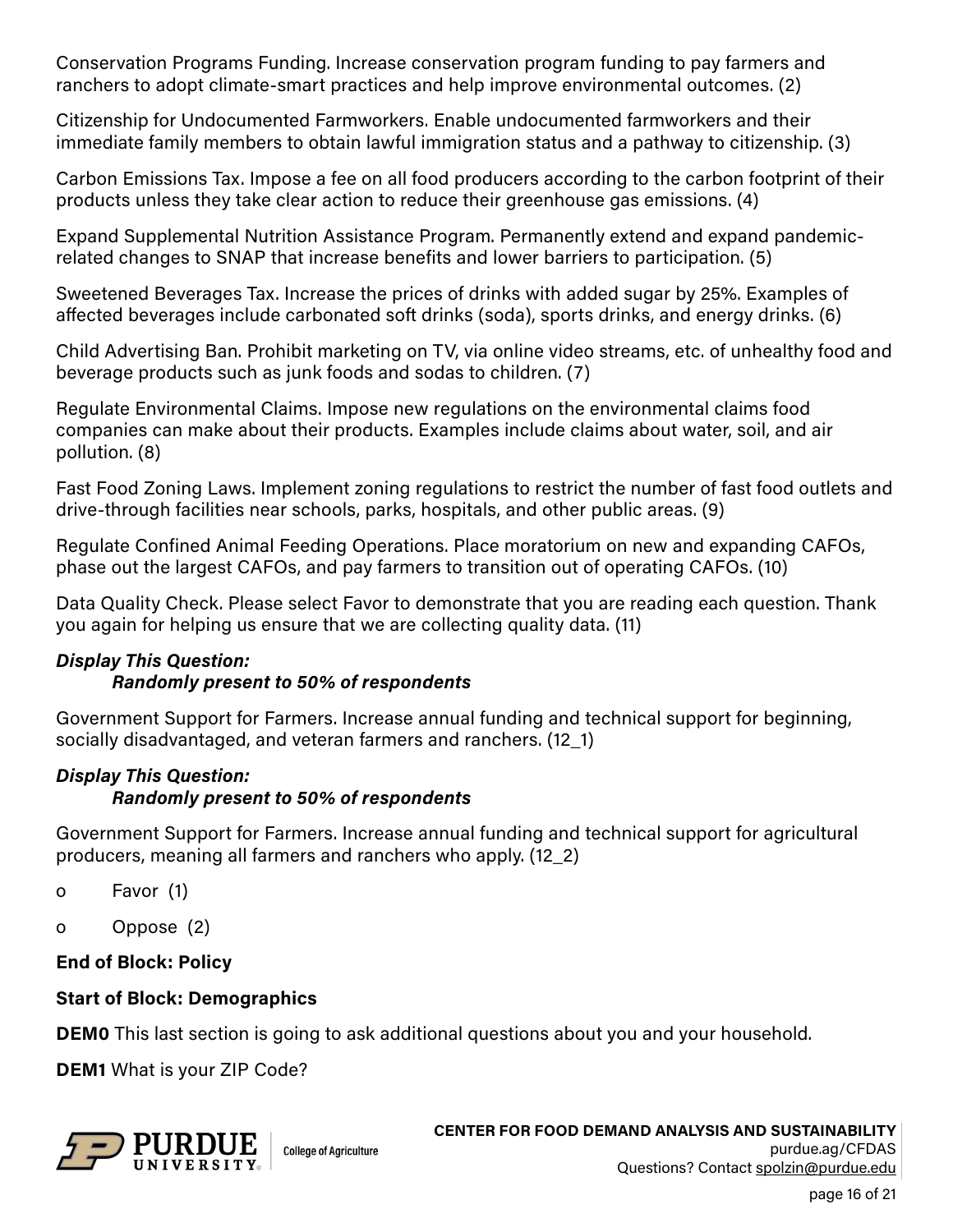**DEM2** In what year were you born? ▼ 1920 (1) ... 2020 (101) **DEM3** Where were you born? o In the United States (1) o Outside the United States (specify) (2) **DEM4** Do you speak a language other than English at home? o Yes (specify)  $(1)$ o No (2) **DEM5** What is your current marital status? o Now married (1) o Widowed (2) o Divorced (3) o Separated (4) o Never married (5) **DEM6** What is the highest level of education you have completed? o Less than high school (1) o Some high school (2) o High school graduate or equivalent (for example: GED) (3) o Some college, but degree not received or is in progress (4) o 2-year college degree (for example: AA, AS) (5) o 4-year college degree (for example: BA, BS) (6) o Graduate degree (for example: MA, PhD, MD, JD) (7) **DEM7** Are you currently a student enrolled at a college or university? o Yes (1) o No (2) **DEM8** How many total people (including yourself) live in your household? ▼ 1 (1) ... 10 or more (10) **DEM9** How many people under 18 years old currently live in your household?



\_\_\_\_\_\_\_\_\_\_\_\_\_\_\_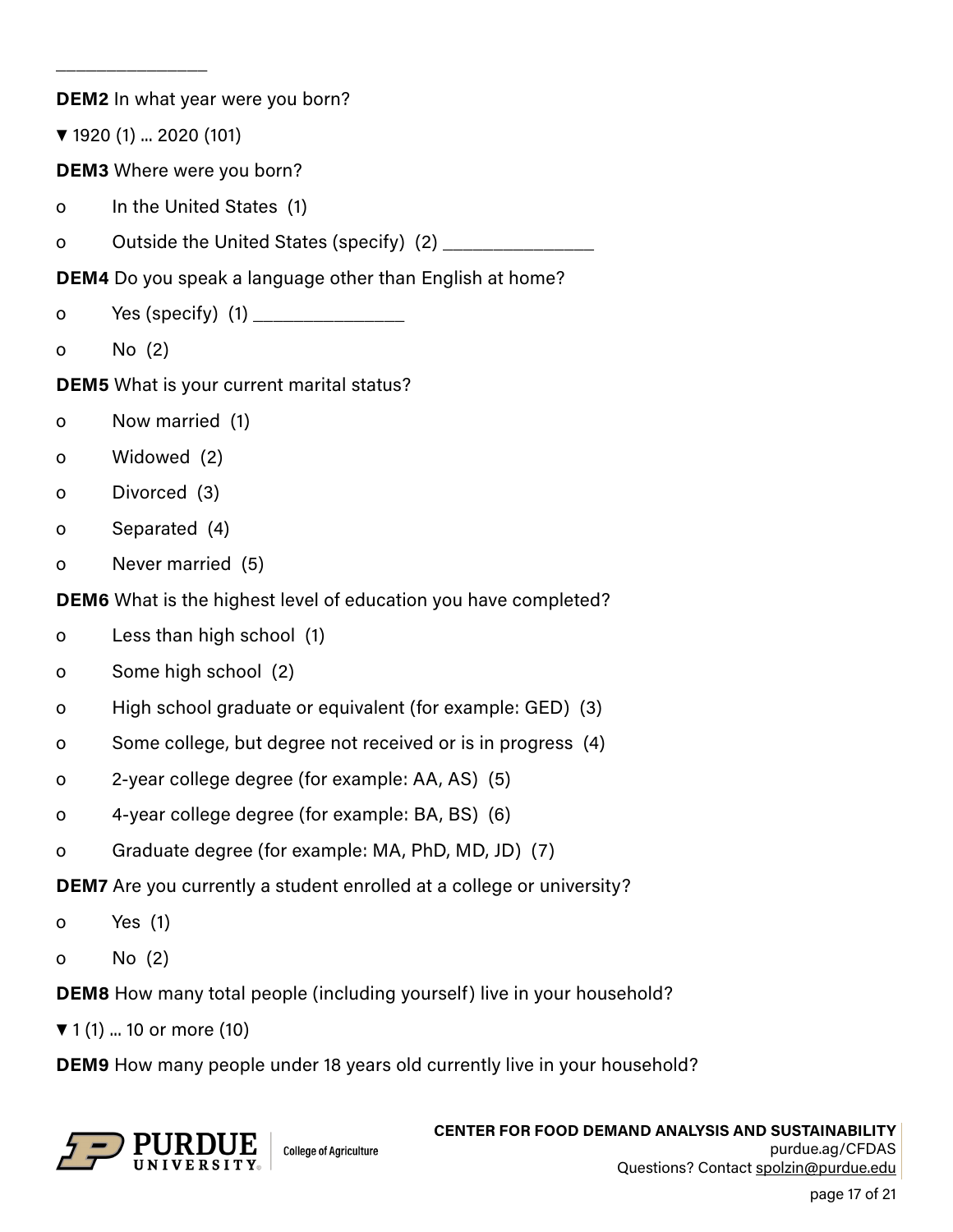▼ 0 (0) ... 10 or more (10)

#### *Display This Question: If DEM9 != 0*

**DEM10** In your household, are there...

Children under 5 years old? (1)

Children 5 through 11 years old? (2)

Children 12 through 17 years old? (3)

**DEM11** In the LAST WEEK, did you work for pay at a job (or business)?

- o Yes (1)
- o No (2)

**DEM12** During the LAST 4 WEEKS, have you been actively looking for work?

- o Yes (1)
- o No (2)

**DEM13** Are you retired (receive pension or retirement-income)?

- o No (1)
- o Yes, but still working and consider myself a worker (2)
- o Yes, still working but consider myself a retiree (3)
- o Yes, full-time retiree (4)

**DEM14** During the LAST 4 WEEKS, what was your household income?

- o Less than \$2,000 (1)
- o \$2,000 \$2,999 (2)
- o \$3,000 \$3,999 (3)
- o \$4,000 \$4,999 (4)
- o \$5,000 \$5,999 (5)
- o \$6,000 \$6,999 (6)
- o \$7,000 \$7,999 (7)
- o \$8,000 \$8,999 (8)
- o \$9,000 \$9,999 (9)
- o \$10,000 or above (10)

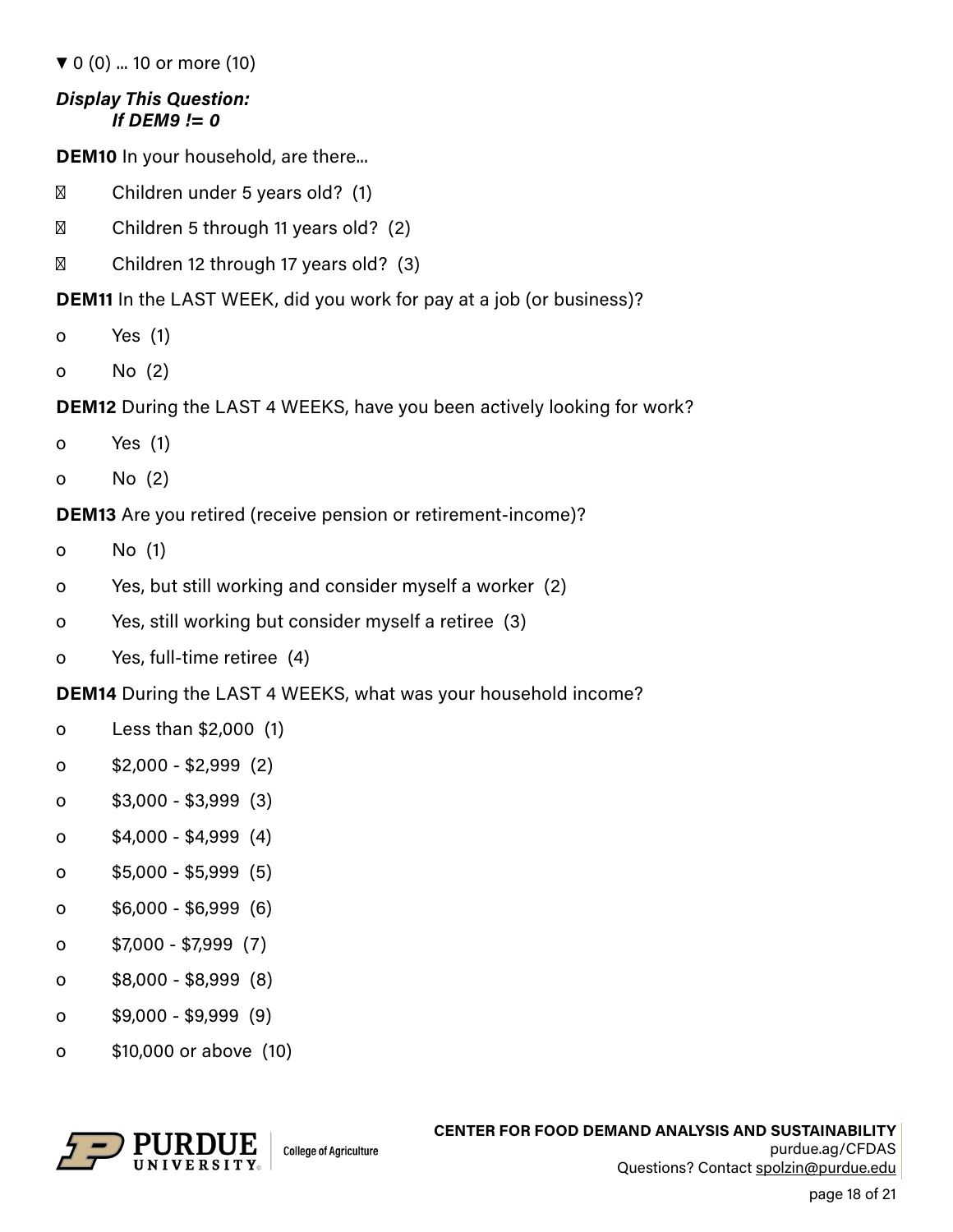**DEM15** Do you currently farm or ranch for a living?

o Yes (1)

o No (2)

**DEM16** Did your parents farm or ranch for a living?

- o Yes (1)
- o No (2)

**DEM17** What is your religion, if any?

- o Protestant (1)
- o Roman Catholic (2)
- o Mormon (3)
- o Orthodox such as Greek or Russian Orthodox (4)
- o Jewish (5)
- o Muslim (6)
- o Buddhist (7)
- o Hindu (8)
- o Atheist (9)
- o Agnostic (10)
- o Something else (11)
- o Nothing in particular (12)

**DEM18** In general, would you describe your political views as...

- o Very liberal (1)
- o Liberal (2)
- o Moderate (3)
- o Conservative (4)
- o Very conservative (5)

**DEM19** With which political party do you most identify?

- o Democratic (1)
- o Republican (2)
- o I am an independent (3)



page 19 of 21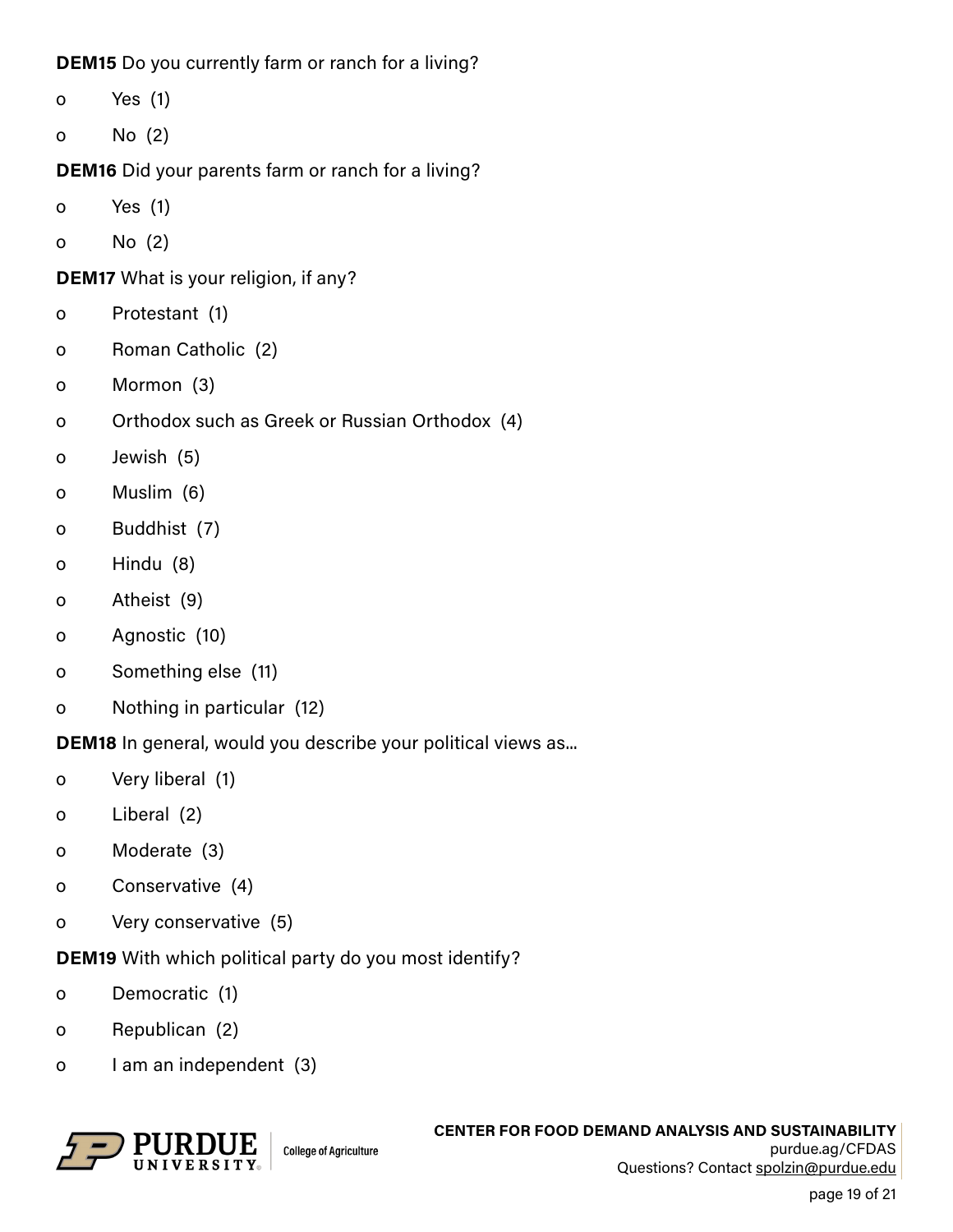o Other (for example: Green, Libertarian) (4)

**DEM20** What is your weight in pounds?

▼ 50 (1) ... 400 (351)

**DEM21** What is the ideal weight in pounds that you would like to reach or keep?

▼ 50 (1) ... 400 (351)

**DEM22** What is your height in feet and inches?

▼ 4ft (1) ... 7ft (37)

**DEM23** In general, would you say your health is...

- o Excellent (1)
- o Very good (2)
- o Good (3)
- o Fair (4)
- o Poor (5)
- o Don't know (6)

**DEM24** Please choose the figure that reflects how you think you look.



- o 1 (1)
- $0 \t2 (2)$
- o 3 (3)
- $0 \t 4 \t (4)$
- $0 5 (5)$